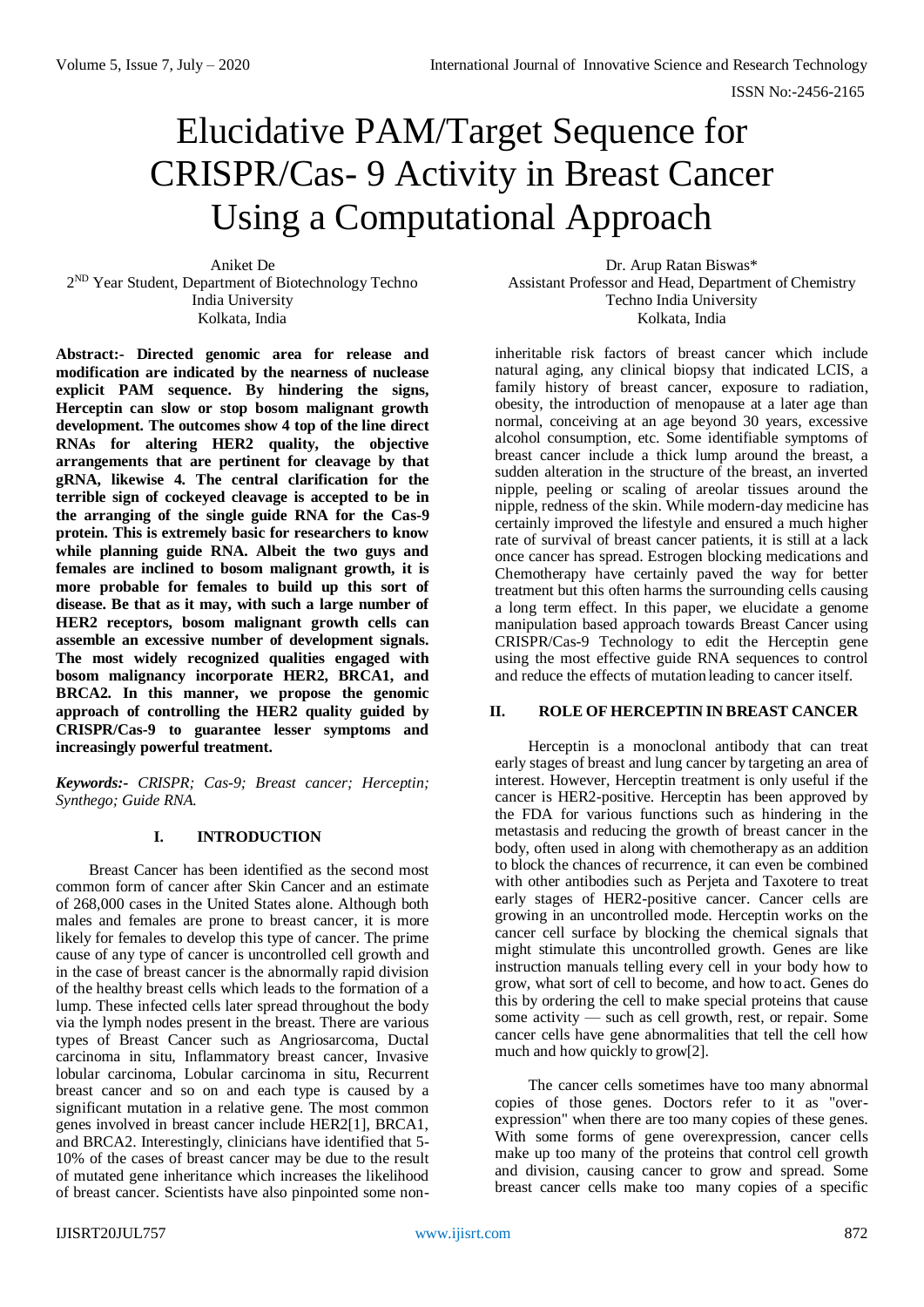gene, known as HER2, (overexpress). The gene HER2 produces a protein known as the receptor HER2. HER2 receptors on the surface of all cells are like ears or antennae. These HER2 receptors receive signals stimulating cell growth and multiplication. But, with too many HER2 receptors, breast cancer cells can gather too many growth signals. This causes them to start growing too much and to multiply too quickly. It is said that the breast cancer cells which overexpress the HER2 gene are HER2-positive. Herceptin works by attaching itself to the HER2 receptors on the surface of carcinoma cells and by stopping them from receiving growth signals. By blocking the signals, Herceptin can slow or halt breast cancer growth. Herceptin is an example of a controlled drug for the immune system.

Besides blocking HER2 receptors, Herceptin can also help combat breast cancer by alerting the immune system to destroy cancer cells on which it is attached. It is also important to note that Herceptin is not to be used by everyone because certain test criteria need to match which would confirm whether the patient should use it or not. Two of these tests are ImmunoHistoChemistry (IHC) and Fluorescence In Situ Hybridization (FISH) where the IHC measures surface amount of HER2 proteins on the target region using chemical stains and any score beyond 3.0+ would indicate the presence of HER2 positive cancer[3] and would allow the use of Herceptin whereas the FISH test uses synthesized fluorescent labels which can get attached to the HER2 proteins and start emitting fluorescence upon coming in contact but this method is time- consuming and more expensive which is why IHC is the common test although, FISH is more accurate. Lastly, Hercepting medication also causes side effects such as nausea, fever, infections, insomnia, headache, rashes, coughing, etc. Thus, we propose the genomic approach of manipulating the HER2 gene guided by CRISPR/Cas-9 to ensure lesser side effects and more effective treatment.

# **III. CRISPR-CAS CLEAVAGE MECHANISM**

The CRISPR Cas9 protein functions as a pair of molecular scissors that can cut DNA at different positions and thereby alter the gene at the appropriate sites. The Cas9 protein is attached to the artificially generated RNA guide by mixing the chemically synthesized trans-activating CRISPR RNA (tracrRNA) with a chemically synthesized CRISPR RNA (crRNA) or a single RNA guide (sgRNA) consisting of both tracrRNA and crRNA as a single build. The RNA guidance also includes a different set of guidelines that instructs the Cas9 to the particular location where the DNA fragment will be cut off. Upon injecting the Cas9 into the genome, it searches the whole section for the intended site, and the others are called off-target sites[4].

When comparing the sequence with the gRNA, it unwinds the portion of the DNA and tests if the sequence is complementary to that of the guide RNA if it is not complimentary to start scanning Cas9, however, if the strand is complementary to all the bases of the guide RNA, then Cas9 cuts the DNA at that particular spot. In order to fix the harm done by the break, the cell also attempts to attach them directly together which causes frameshift mutation and causes gene expression disruption[5]. In addition, the cell can also seek to repair harm without

inducing mutation, so that can be carried out using a specific matching sequence, scientists may create the required genetic modifications for the same sequence and a cell tries to insert into the DNA portion a portion of the provided section that triggers the requisite alteration.

## *A. PAM Recognition*

The neighboring protospacer motif (or PAM for short) is a small DNA sequence of 2 to 6 base pairs in length that must be present in the DNA area that the CRISPR / Cas 9 endonuclease method requires to target for cleavage. PAM 's position is located 3 to 4 downstream nucleotides from the cut spot. The presence of nuclease-specific PAM sequence[6] shall specify the targeted genomic location for editing and alteration. CRISPR controlled version of a single genomic position is limited by the existence of PAM sequences unique to nuclease. From Streptococcus Pyrogenes it is evident that Cas-9 recognizes sequence 5' nGG-3 'without the presence of the GG sequence. The existence of a G-consensus sequence contributes to a disturbance of the endonuclease function of the Cas-9 enzyme. Analysis data suggests that Cas-9 endonuclease does not recognize a single PAM, but it recognizes multiple PAM sequences originating from various bacterial organisms, ultimately allowing the researcher select a wide variety of nuclease for CRISPR action, thus creating multitargets and editing facilities.

## *B. Single guide RNA (SgRNA) and its need*

Being a pair of molecular scissors, the Cas-9 protein needs an indicator as to which portion of the DNA sequence to cleave and this is where the usage of single guide RNA (SgRNA) falls in. As the Cas9 cuts and stores the viral DNA for repeated CRISPR, it removes the PAM sequence to ensure that the bacterial genome is not viewed as a target[7]. This is really relevant for scientists to learn while developing the RNA guide. The RNA guide is a chimerical complex consisting of the trans-activating CRISPR RNA scaffold sequence and the custom-designed CRISPR RNA sequence. Nevertheless, the Cas-9 SgRNA may be known to be almost a required evil, since studies have shown that it affects cleave performance explicitly and is also liable for off-target cleavage.

# *C. Demerits of CRISPR/Cas-9*

The effect of askew can alter the efficiency potential which can result in genomic precarity, preclude it from being prepared which extends to the clinical process. The synthesis of CRISPR RNA (CrRNA) and trans-enacting RNA (TrRNA) is also known as an illusory RNA. The 20 base nucleotides of SgRNA are analogous to the objective DNA of Trinucleotide Enthusiasm known as Protospacer Adjacent Motif (PAM) contiguous to a structure that is, for the most part, NGG (where N can be Adenine, Guanine, Cytosine, or Thymine)[8]. Specific inquiries have confirmed that the PAM could indeed be NRG (where R is Adenine or Guanine). Although DNA complimentary is highly directly based on base pair rule (A-T and G-C), the distal portion of the PAM still has an off-focus case with 3' to 5' discrepancies. Wherever X20 is CrRNA, SgRNA 5' PAM 3' contains each non-seed and seed grouping with a variety of investigations revealing that the seed arrangement (for the first half consisting of 10-12 base sets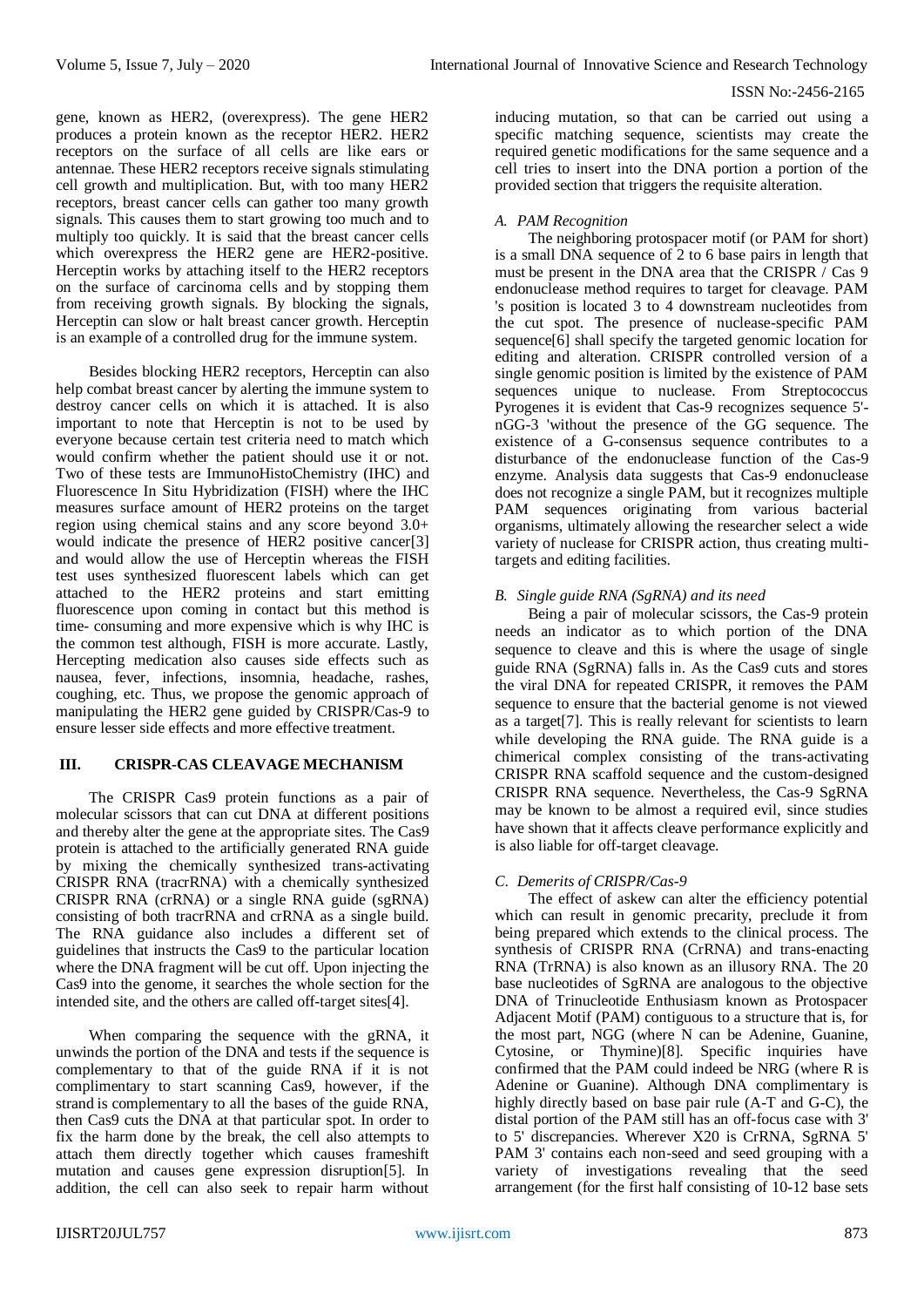adjacent to the PAM) controls the lucidity of polymer radio- controlled endonucleases (RGens) and is considered to be additional vast than non-seed successions.

## **IV. COMPUTATIONAL TOOL BASED APPROACH**

The negative marks are a prime explanation representing the wastefulness of CRISPR in its space. Be that as it may, with present-day computational instruments, the system of activity of CRISPR was improved as well as its plausible results were likewise anticipated all the more precisely. An AI calculation depends on a scope of information sources of info and the joining of a lot of highlights that can be utilized to anticipate cleavage efficiencies. The essential bad mark of Cas- 9 is that it divides askew DNA thus to counter that, analysts began executing AI calculations utilizing computational instruments to develop a progressively exact cleavage result and disposing of the off-target bad marks. They would break down a portion of the most important and reliable CRISPR AI systems that are eligible for usage and assess their validity by looking at their yields for our desired outcomes. The basic reason for the poor mark of the Askew cleavage is assumed to be the preparation of the single reference RNA for the Cas9 protein. Of the well-known analytical methods, Synthego[9] is considered as the most innovative solution because of its willingness to take into account DNA bulges, which are sometimes ignored by other devices. This has had a significant impact on improving accuracy because DNA bulges are very common phenomena that tend to hinder the desired result of our DNA manipulation.

# *A. Experimental Setup in Synthego*

We analyzed our respective gene ERBB2, for breast cancer, using Synthego's Knockout Guide Design with the following inputs:

- Genome *– Homo sapiens –* Ensembl GRCh38 (Genome Reference Consertium Human Build 38.
- $\triangleright$  Gene ERBB2 2064 ENSG00000141736 erb-b2 receptor tyrosine kinase 2.
- Nuclease SpCas9 *Streptococcus pyrogenes.*

### *B. Synthego Output*

The output from Synthego, an online instrument concocted by MIT, gives us a clear comparative study of the possible guides after running them through (I) Knockout guide structure (ii) Verifying sgRNA plan and (iii) ICE Analysis. This effective apparatus can be used to configure the data direct RNA as it recommends to us the best gRNA grouping relying upon the genome of use and the quality that we are attempting to control. It likewise gives us a visual interface on each gRNA succession's on track versus off-target score and positions them from the most noteworthy effectiveness to least for that specific quality. One can likewise arrange the gRNA groupings online from Synthego to be conveyed to their lab.

#### *C. Best guides for Breast Cancer CRISPR Control*

The TABLE1 attached below contains the list of all possible guideRNA combinations to bring in the 4 best results possible for using CRISPR to mediate a clinical trial.

The results show 4 top-rated guideRNAs for editing HER2 gene, the target sequences that are relevant for cleavage by that gRNA, also 4. It also shows the respective protein-coding genes for that sequence, the chromosome number in parallel along with the cute site and the PAM region. A comprehensive schematic representation of the mechanism, site, sequence, and the PAM is also available for reference.

The gRNAs are also available for purchase directly which is a huge advantage of the website for planning and carrying out your experiments.

| <b>CUGCACCUCCUGGAUAUCCU</b>  |                |            |  |
|------------------------------|----------------|------------|--|
| <b>Best off-target sites</b> | Chrno'         | <b>PAM</b> |  |
| <b>CIGGATCICCIGGAAATCCI</b>  |                | TGG        |  |
| CAGCACATCTTGGATATCCT         | 17             | GGG        |  |
| <b>CTCCACCTCCTGGGTCTCCT</b>  | 19             | GGG        |  |
| <b>CTGCACCTGCTGGAGCTCCT</b>  |                | GGG        |  |
| <b>UUCCCCCUCCCAGGAUAUCC</b>  |                |            |  |
| <b>Best off-target sites</b> | Chrno'         | <b>PAM</b> |  |
| CTCCACCTCCCAGGATATCC         | ð              | AGG        |  |
| TTCCCCCTACCAGTATATCT         | 12             | GGG        |  |
| TTCCCCCTCCAAAAATATCC         | $\overline{2}$ | <b>TGG</b> |  |
| <b>TGCCCCCTCCCAGGTTATGC</b>  | 13             | <b>TGG</b> |  |
| <b>CCCCUCCCAGGAUAUCCAGG</b>  |                |            |  |
| <b>Best off-target sites</b> | Chrno'         | <b>PAM</b> |  |
| <b>CCCCTCCCAGAATAGCCAGG</b>  | 10             | AGG        |  |
| <b>GCCCTCCCAGGTTATCCAGG</b>  | 12             | TGG        |  |
| TGCCTCCCAGGCTATCCAGG         | 19             | AGG        |  |
| <b>CCCCTCCCAGGATATGCAAC</b>  | 5              | AGG        |  |
| <b>GCACGUAGCCCUGCACCUCC</b>  |                |            |  |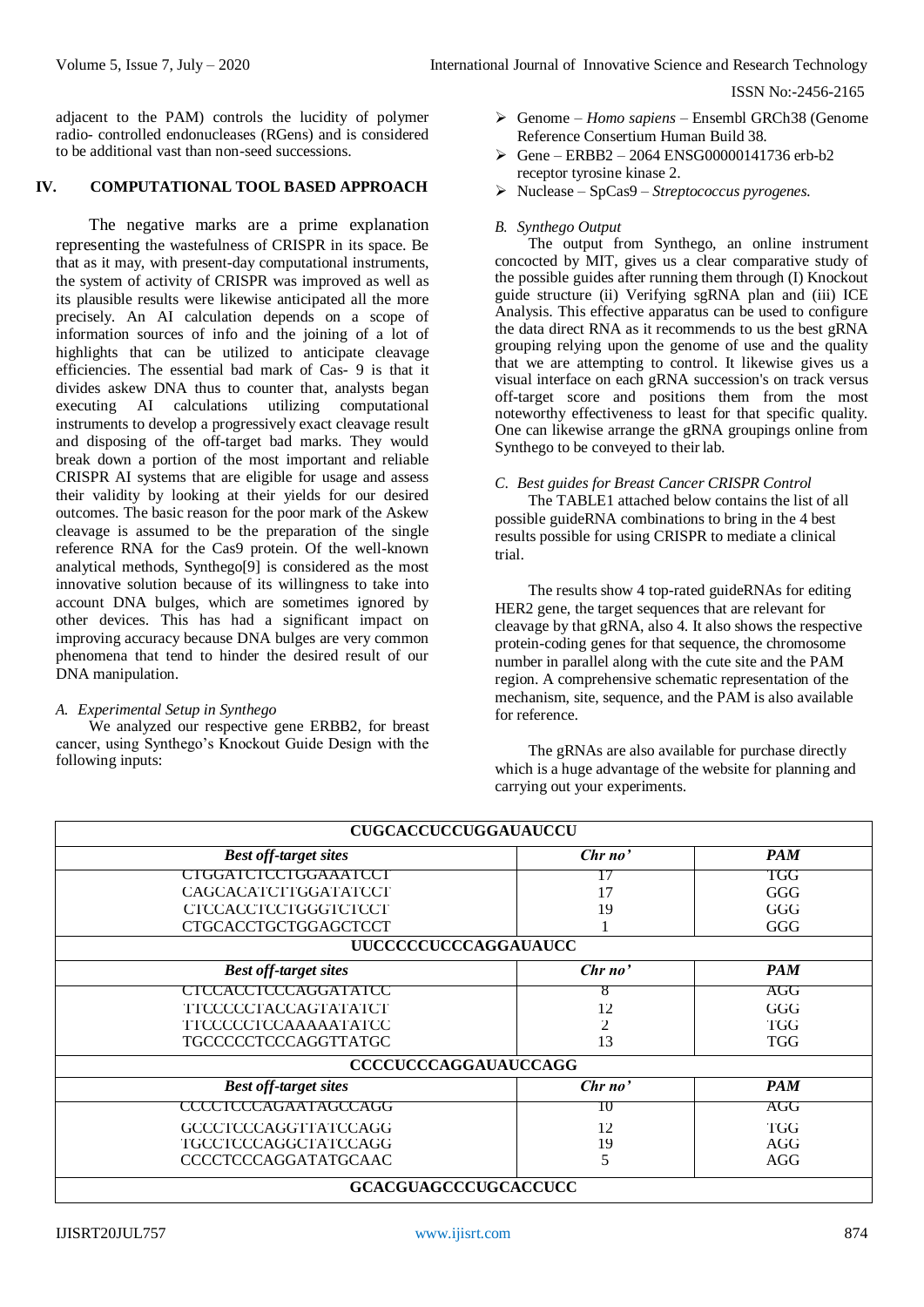| <b>Best off-target sites</b>         | Chrno' | <b>PAM</b> |
|--------------------------------------|--------|------------|
| GCACGTAGCACTGCAACTCC                 |        | AGG        |
| GCACGTGGCCCTGCAGCACC                 |        | AGG        |
| GCAGACAGCCCTGCACCTCC                 | 16     | GGG        |
| <b>TCACATAGCCCAGCACCTCC</b>          | Ιh     | TGG        |
| Table 1:- Synthego Software Analysis |        |            |

An interesting thing to note here would be the PAM ratios for the guideRNA targeting. PAM is one of the most crucial factors during the cleavage mechanism. The guideRNA recognizes the PAM site for cleavage so any error in the PAM site can lead to the entire experiment being unsuccessful.

Let's look at the PAM ratio with the help of pie charts in the figures below.



Fig 1:- CUGCACCUCCUGGAUAUCCU





Fig 2:- CCCCUCCCAGGAUAUCCAGG



Fig 3:- GCACGUAGCCCUGCACCUCC



Fig 4:- UUCCCCCUCCCAGGAUAUCC

### **V. CONCLUSION**

After cautious evaluation of all the AI calculations out there for CRISPR Technology, we can learn that computational methodology towards life sciences might be a key factor to accomplishing the culminated mechanical utility that can make the idea of DNA control proficient and fit to be moved from work area to bed for down to earth executions. CRISPR is the nearest we have ever been to alter hereditary material as per our will cost-viably, with less intricacy and lesser negative marks than it's predecessors, for example, ZFNs, TALENs, RNAi[10], and so forth. Our paper uses the strength of AI and Machine Learning combined online tool, Synthego, to pinpoint some of the best sequence targets to aide Breast Cancer treatment using the CRISPR/Cas-9 mechanism. Increased efficacy and low off-target cleavage rates will pave way for CRISPR human clinical trials and could potentially open doors to higher grade genetic control in CRISPR babies[11] or higher organisms.

#### **REFERENCES**

- [1]. Wen, Wenhsiang et al. "Mutations in the Kinase Domain of the HER2/ERBB2 Gene Identified in a Wide Variety of Human Cancers." The Journal of molecular diagnostics: JMD vol. 17,5 (2015): 487-95. doi:10.1016/j.jmoldx.2015.04.003
- [2]. Khalili, P., Arakelian, A., Chen, G. et al. Effect of Herceptin on the development and progression of skeletal metastases in a xenograft model of human breast cancer. Oncogene 24, 6657–6666 (2005[\).](https://doi.org/10.1038/sj.onc.1208790) <https://doi.org/10.1038/sj.onc.1208790>
- [3]. Gown, A. Current issues in ER and HER2 testing by IHC in breast cancer.
- [4]. Doudna, J. A. et. all 2014 Genome editing. The new frontier of genome engineering with CRISPR-Cas9.
- [5]. Mojica, F. J. et. all 2009 Short motif sequences determine the targets of the prokaryotic CRISPR defense system